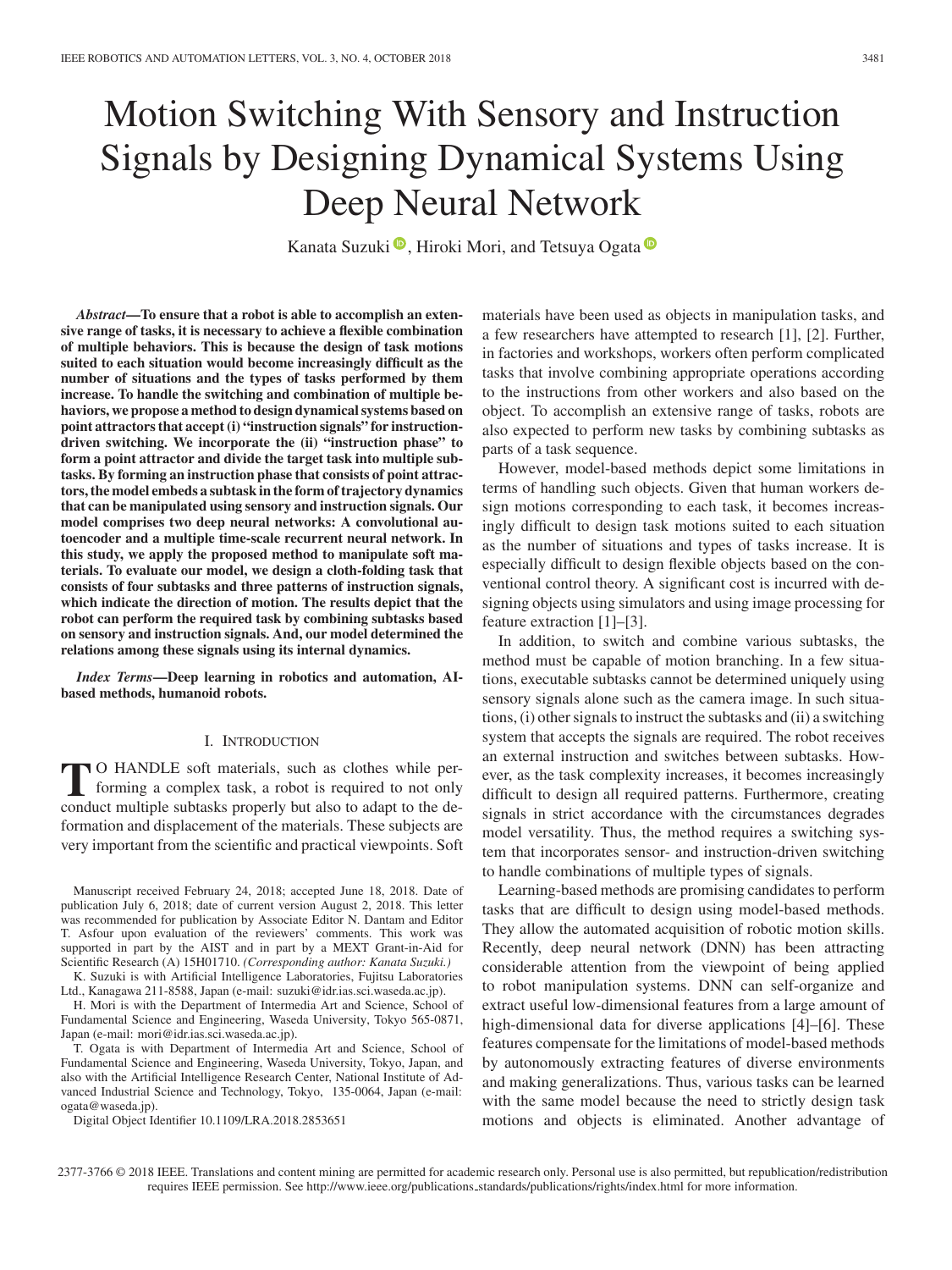DNN is the ability to handle high-dimensional sensory signals without preprocessing, which enables the robot to generate and adjust tasks based on feedback derived from the images captured in real-time.

The effectiveness of the learning-based method for designing dynamical systems for the manipulation of soft materials has been confirmed as well [7]. The method can be used to generalize the object position and shape without any design effort by training DNNs based on the task experience of a robot. A task sequence comprising image and motion information can be embedded into a time-series DNN to serve as the dynamics of a sensory-motor sequence. In addition, the task operation can be repeated by acquiring the dynamics in a cyclic form. Further, the process of designing dynamical systems is applied to design a switching system herein. A dynamical system represents a space of time-series changes in the dynamics of a robot motion based on the environmental information obtained from the camera image. In this study, we propose a method to change the transition in the dynamics to deal with motion branching.

To design a dynamical system with a switching system, it is important to acquire the network dynamics in a switchable form for each subtask. This indicates that the dynamics must comprise a common section in which the internal state of the network is identical among multiple dynamics since the network determines the subsequent output value depending on the internal state and the given input value. This section is called a "point attractor." Based on the aforementioned framework, [7], [8] created a point attractor that switches between various subtasks by adding constraints to ensure that the internal state remains similar during the initial and final states. In these studies, the robot was made to complete a long task sequence by switching the dynamics of the trained subtask at the point attractor based on the sensory signal of the image from the mounted camera. We use this point attractor to switch between the subtask dynamics.

We extend the work in [8] to propose a method to design dynamical systems with point attractors that accept (i) instruction signals for instruction-driven switching. To form such point attractors, we incorporate (ii) the instruction phase in task sequences, and it divides the task sequence dynamics into various subtasks. In this study, only the instruction signals that correspond to motion branching are used. These signals are provided as a condition to determine the next subtask in an ambiguous situation. The instruction phase is a part of the task sequence. We attempt to switch between subtask dynamics using a combination of the sensory and instruction signals at the aforementioned point attractor. The proposed method uses two DNNs for handling these signals. One DNN of the model autonomously extracts image features from raw images for performing sensory-driven switching, whereas the other DNN designs a dynamical system that self-organizes the relations of signals. To evaluate the switching and generalization ability of the proposed model, we apply it to a cloth-folding task as an example of a soft material manipulation task that includes motion branching.

# II. RELATED WORKS

To ensure that robots can perform more advanced tasks, it is important to design a framework and task sequences to acquire the required dynamics. This is because combinations of dynamics while learning multiple tasks may be unintended even though optimizing the dynamics of the target task.

Specifically, deep reinforcement learning is used to perform research on object manipulation owing to its generation precision for a specific task. Robots can learn a trajectory policy and the robot arm actuator torque signals based on the camera image [9], [10]. These approaches are promising from the viewpoint of performing a specific task with sufficient accuracy. Further, they can be extended for use in multi-task learning if the tasks involved are very similar [11]. However, because the optimized dynamics are limited to the set of learning objectives, the switching system for subtasks is not trained while searching for motion. Switching systems for separate subtasks are needed only in rare cases.

In some cases, a dynamical system based on recurrent neural network (RNN) is used to perform object manipulation tasks. The model is built for each task. RNNs use an internal memory to calculate the subsequent output from prior inputs. For robot manipulation, this characteristic of RNN is effective from the viewpoint of processing sequential information and maintaining robustness against some noise. Moreover, a framework for combining multiple DNNs can be used to integrate multiple types of sensory information [12]. Although such a framework can be used to capture signals for switching motions, the conventional method cannot deal with complicated combinations that involve motion branching. Motion branching occurs at a point where the internal state and sensory signals are identical in multiple subtask dynamics. At that point, the network cannot determine the dynamics to shift by sensory-driven switching. For example, in [8], a method for automatically switching the subtask only from visual feedback using the aforementioned framework was proposed. However, it is not possible to handle more complicated motion switching such as motion branching.

RNNs have been used to acquire specific languages of interactive systems in robotics through sensory-motor learning [13], [14]; however, it is difficult to apply this method to actual tasks. In [14], an RNN that could self-organize cyclic attractors reflecting the semantic structure and represent interaction flows using its internal dynamics was used. However, this RNN employed object color centroids as visual information. Thus, the method cannot handle complicated objects in a real environment, such as soft materials, based on the above information. In addition, the aforementioned method focused only on expressing the semantic relation acquired using a model, and they cannot be used to generate long sequential tasks for a robot with high-dimensional DoF.

The key contribution of our method is that it designs sensory and instruction-driven switching systems for motion branching in dynamical systems formed by DNNs. Further, it enables the execution of flexible object manipulation tasks by training robots with sensory-motor experience comprising camera images and motions of high-dimensional DoF.

We design point attractors for each subtask dynamics. To manipulate the point attractors with feedback from sensory and instruction signals, the model must provide these signals at that point. We divide the task sequences into multiple subtasks and incorporate a section (instruction phase) in which simple vectors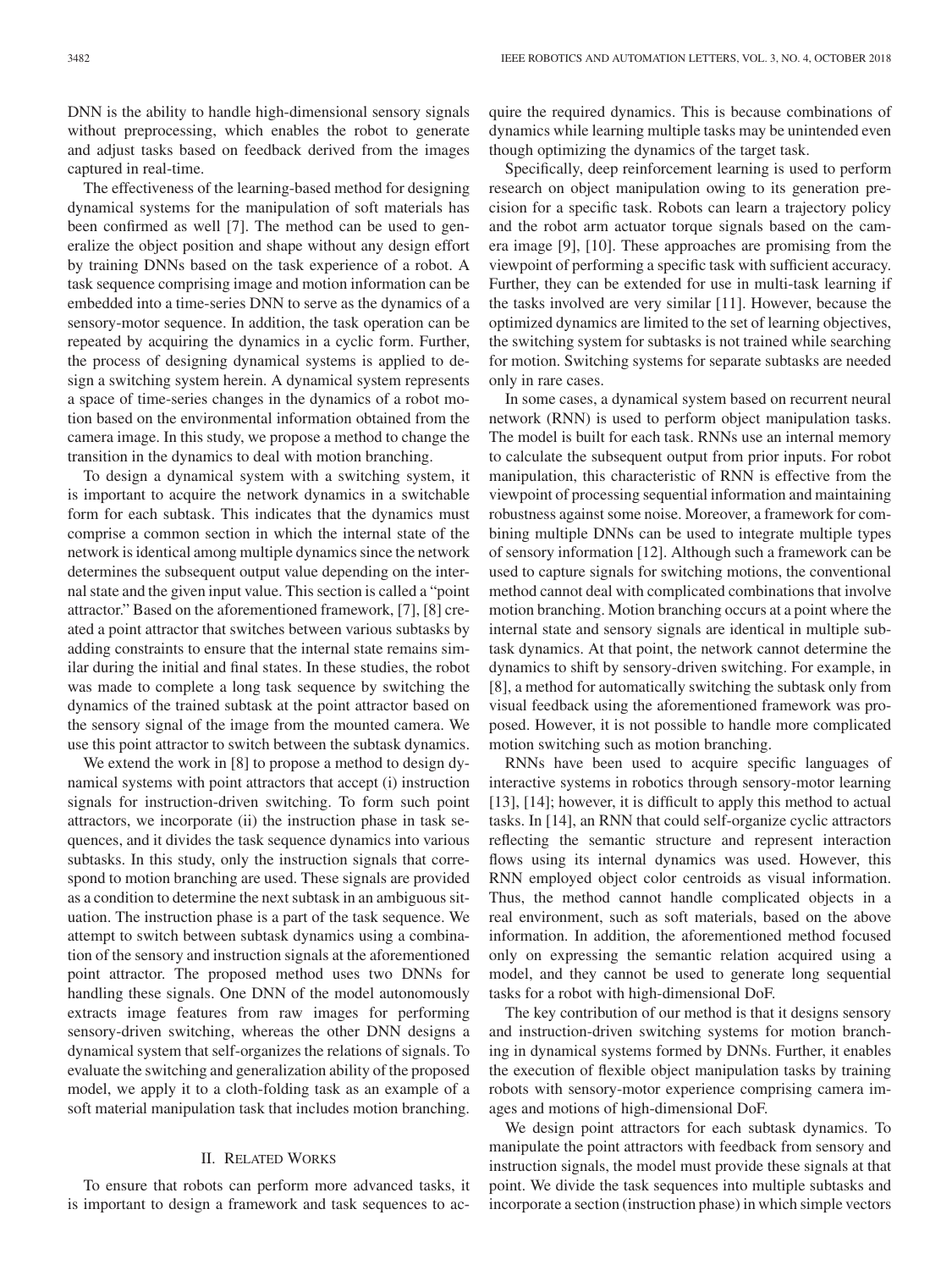

Fig. 1. Overview of proposed method with two DNNs.

(instruction signals) are provided from external sources. Further, we design an instruction phase such that the model depicts almost the same input value at the beginning of this phase. By designing the instruction phase as a point at which the internal state of the network is identical, the dynamics of each subtask is designed as a trajectory attractor with a switchable common section.

To combine two different types of signals, we use a hierarchical RNN that can acquire long and short-term dynamics. Given that instruction signals represent abstract motion instruction in some cases, the instruction signals represent different subtask motions depending on the situation. Thus, the model must learn task transition from the time-series of sensory signals. If the model can learn the relations of these signals in different internal dynamics, the robot can switch to appropriate subtasks. In our experiment, we use the "direction of motion" as the instruction signals. We depict that the model acquires appropriate relations of these signals by visualizing the internal dynamics of the network during a task sequence.

#### III. METHOD

We propose a learning-based method consisting of two DNNs to achieve flexible object manipulation with the switching of multiple subtasks during motion branching. The proposed model is depicted in Fig. 1. It is constructed using the following two DNNs: (a) convolutional autoencoder (CAE) for extracting low-dimensional image features that represent the relationship between the object and robot arm in task manipulation from high-dimensional raw images, and (b) multiple time-scale RNN (MTRNN) to design dynamical systems for sensor- and instruction-driven switching and to generate the next motion based on the previous image features and motions. Our main ideas are as follows:

- Design an "instruction phase" in task sequence to form dynamical system for sensor- and instruction-driven switching using DNNs.
- $\bullet$  Switch subtask dynamics based on "instruction signals" that represent the abstract motion instruction.

To handle instruction signals, we design the task sequence to consist of an instruction phase such that a robot waits for instruction signals at the beginning of each subtask. In this phase, signals other than the instruction signals do not change, their values remain almost constant across all the phases. Because the signals provided at the beginning and at the end of each subtask are almost identical, the internal state of the network converges to an almost certain state in the instruction phase. At this point attractor, we switch subtasks with certain signals: sensory signals from camera images representing the transition of task sequence and instruction signals explicitly indicating the direction of each subtask motion. We trained the MTRNN with a task sequence composed of multiple subtasks for switching from sensory and instruction signals. MTRNN embeds the instruction signals in the layer representing the fast changing dynamics, whereas the sensory signals in the layer represent the slow changing dynamics.

#### *A. Convolutional Autoencoder*

To properly learn the sensory-motor information, appropriate feature extraction from a high-dimensional image is important. It is necessary that the relation between the robot arm and the object being manipulated is reflected in the extracted image features. This is because it affects the generalization performance in terms of generating tasks for unknown object positions or states. Therefore, it is desirable that the feature extractor should be able to handle high-resolution images to the maximum possible extent.

Our model extracted low-dimensional image features from the camera images by using a CAE. A CAE comprises a deep autoencoder, convolutional layers, and deconvolutional layers [16]. The deep autoencoder, proposed by Hinton *et al.* [15], defines a sandglass-type multilayered fully connected neural network. By training the autoencoder to provide output values that are equal to the input values, feature vectors can be extracted at a central hidden layer. These encoded feature vectors can be used to represent the state of input data and provide high-dimensional input information using fewer dimensions. In our model, we applied convolutional and deconvolutional layers near the input and the output layers, respectively. A convolutional layer can handle considerably more input dimensions than that can be handled by a fully connected DNN using fewer parameters [4]. This enhances the image processing performance by extracting data to different levels of feature maps ranging from edges to partial parts of the image. Therefore, the CAE can reconstruct high dimensional inputs into low-dimensional image features.

# *B. Multiple Time-Scale Recurrent Neural Network*

In the proposed model, we implemented MTRNN [17] to learn the relation between of sensory-motor signals (joint angles, gripper signals, and image features) and instruction signals. MTRNN is a neuro-dynamical model that is used in cognitive robotics as a generation mechanism to predict the subsequent state from the current state. It is composed of three types of neurons: input-output neurons  $(IO)$ , fast context neurons  $(C_f)$ , and slow context neurons  $(C_s)$ . Each type of neuron has a different time constant value. Because of the difference between these values, the dynamics of trained sequences are effectively memorized as combinations of fast changing dynamics in the  $C_f$  neurons that have smaller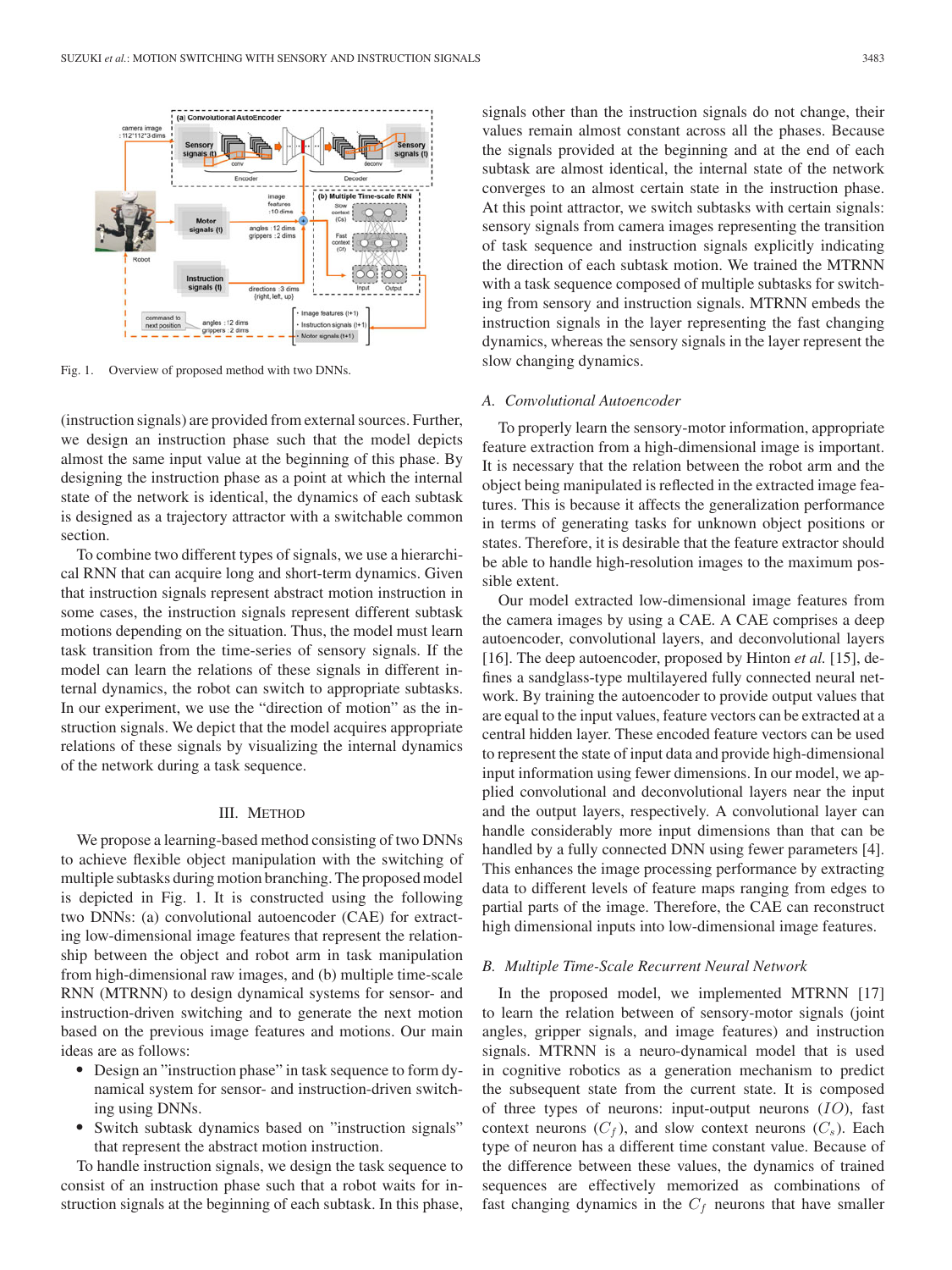

Fig. 2. Overview of dynamics acquired by  $C_f$  and  $C_s$  neurons by designing instruction phase.

constant values and slow changing dynamics in the  $C_s$  neurons that have larger constant values (Fig. 2).

The propagation of the output of each neuron is limited by the time constants. In forward dynamics, the internal value of each *i*-th neuron at step t,  $u_i(t)$  is calculated as follows:

$$
u_i(t) = \left(1 - \frac{1}{\tau_i}\right)u_i(t-1) + \frac{1}{\tau_i}\left[\sum_{j \in N} w_{ij}x_j(t-1)\right]
$$
 (1)

where  $\tau_i$  is the time constant of the *i*-th neuron,  $x_j(t)$  is the input value of the *i*-th neuron from the *j*-th neuron,  $w_{ij}$  is the weight value of the *i*-th neuron from the *j*-th neuron, and  $N$ is the number of neurons connecting to the  $i$ -th neuron. The respective activation values of the context neurons  $c_i(t)$  and the output neurons  $y_i(t)$  are calculated using *sigmoid* functions. During learning MTRNN, the weight  $w$  and the initial value of the slow context neurons  $C_s(0)$ , are updated using a back propagation through time algorithm [18].

From the viewpoint of designing the internal dynamics of the time-series DNN, it is important that each group of neurons learns different dynamics. In this letter, the  $C_f$  and  $C_s$  neurons are assigned to learn different signal information from the time-series sequence. In the MTRNN, the  $C_f$  neurons obtain more information from the current context, while the  $C_s$  neurons from the previous context. By using this characteristic, in the proposed method, the  $C_f$  neurons represent the dynamics in which it responds to temporary signals such as instruction signals. Moreover,  $C_s$  neurons contain information about the transition of task sequences at the point where dynamics branching is involved.

#### *C. Instruction Phase and Online Motion Generation*

As mentioned in Section I, to switch the dynamics of the network, each sequence of subtask dynamics must contain a point attractor at which the internal states of the neurons are identical. In addition, the model must be provided with instruction signals at that point. In this study, we attempt to create that point by designing a task sequence that contains sections with regular

intervals at which data input is limited. A visualization of our idea is shown in Fig. 2.

In the proposed method, we design the instruction phase such that it divides the original task sequence into subtasks and waits for instruction signal input at the beginning of each subtask. Our model represents the dynamics of each subtask as a trajectory attractor returning to a certain state and switches the subtask to perform the task. We use the trajectory attractor for smooth motion transition. It is difficult to perform smooth and continuous manipulations if the internal state of the MTRNN differs at the beginning of each subtask. This is because the model predicts the next state with strongly being affected from past contexts information.

In the instruction phase, the model is provided with instruction signals that are simple vectors to the MTRNN in the same way as is done in the case of other signals. The input values of the instruction signals are zero in phases other than the instruction phase. The instruction signals are not designed individually for each subtask because they represent the motion "instruction." For example, in Fig. 2, the same instruction signal represents different motions depending on the transition of the task sequence. Therefore, the model must memorize a combination of sensory and instruction signals.

During the instruction phase, the robot maintains a certain position. This is important for restricting the input of motion information and smoothing the transitions between subtasks. After providing the instruction signals, the task sequence transitions to the behavior phase, in which the robot performs subtask. Then, the robot return to a certain position to transition to the instruction phase of the next subtask.

To form a point attractor, in addition to the constraints of the internal state of MTRNN [8], we consider input values at the beginning and the end of each subtask. As mentioned above, motor and instruction signals have certain values at this time. Because the state of the robot arm in the camera image is constant, camera image in each instruction phase differs only in terms of the shape of the manipulated object. And most of the change in the camera image is caused by the manipulation of the robot arm. Thus, the model is provided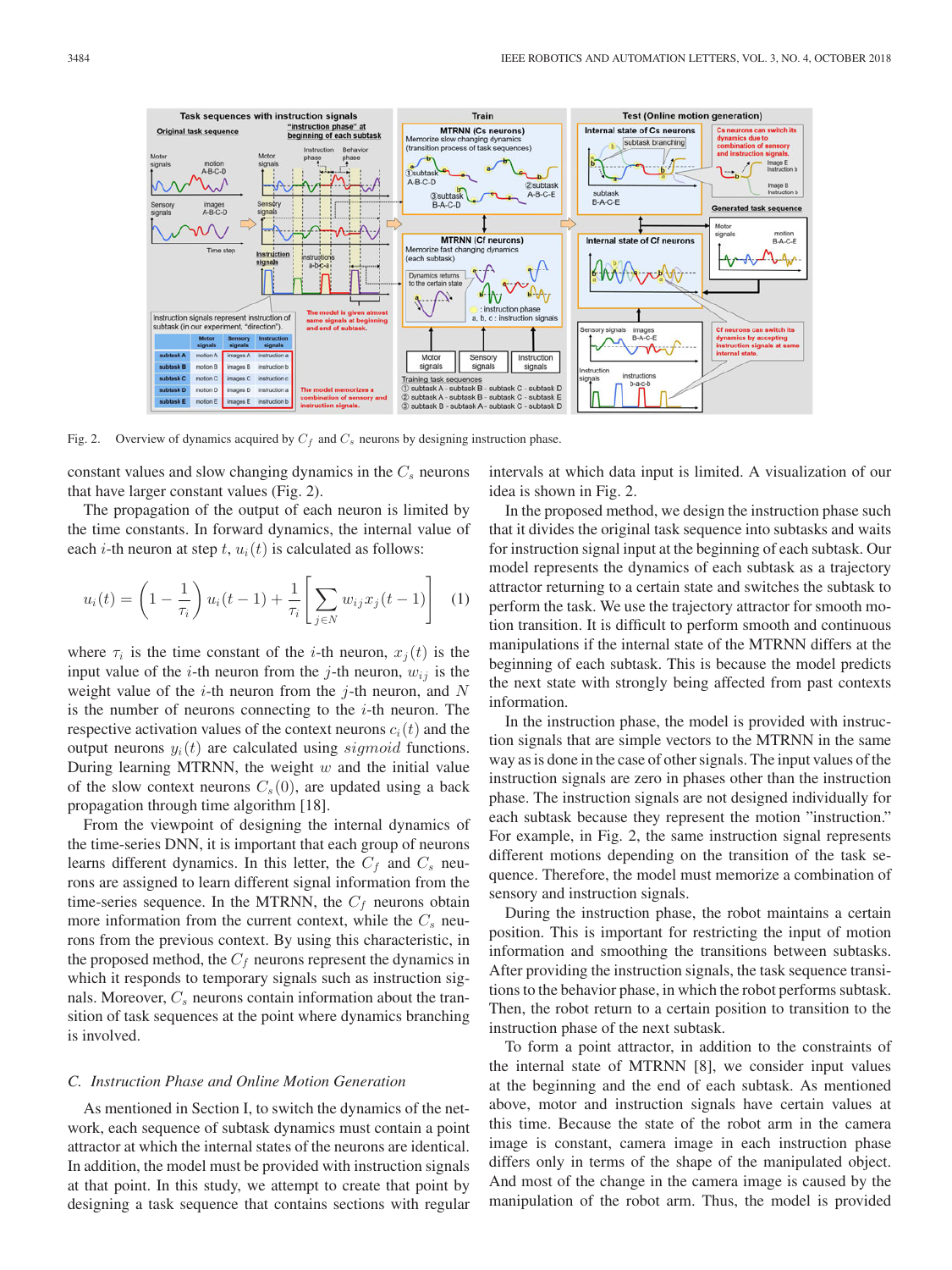

Fig. 3. Before starting each subtask, the robot receives instruction signals, "Right," "Left," or "Up." The robot manipulates six object positions. We designate folding motions divided from the task sequence as subtask A-E.

with almost the same input values at the beginning and the end of a subtask. Instruction signals are distinguished from other signals, since they are explicitly provided during instruction phase. Because  $C_f$  neurons memorize fast changing dynamics from the time-series of input data, the internal states of  $C_f$ neurons converge to a certain state in the instruction phase and form an attractor point that accept instruction signals. Moreover, they are strongly affected by the instruction signals.

By contrast,  $C_s$  neurons expressing the long-term dynamics can learn the transition process of task operation through sensory and motor signals. These layers allow the model to learn the relationship between two different signals for switching: sensory signals representing the transitions of multiple subtasks and instruction signals explicitly indicating the instructions of subtask operation. By using these signals for dynamic switching, our model can create a switching system without strictly creating instruction signals.

At the time of task execution, the robot generates motion while acquiring sensory and instruction signals online. When generating a motion, an image from the robot-mounted camera is provided to the CAE, which encodes images into image feature vectors. After combining these vectors with joint angles, gripper signals, and instruction signals, they are provided to the MTRNN. Because of the acquired dynamics that represent the relationship of sensory-motor information, the MTRNN predicts an appropriate output based on a real environment glanced from visual information. The joint angles and the gripper signals predicted by the MTRNN are provided to the robot as commands for the next position. MTRNN receives signals as feedback at every time step. Each time step is about 0.15 s. The model can adjust the robot motion in real-time by repeating this process. In the instruction phase, the robot is commanded by instruction signals. The  $C_f$  neurons can switch their dynamics by accepting immediate input from instruction signals, and  $C_s$  neurons can switch their dynamics based on combinations of sensory and instruction signals.

# IV. EXPERIMENT

To evaluate whether our model can complete flexible object manipulation tasks by switching subtasks based on sensory and instruction signals, we attempted to complete a garment-folding task with an industrial humanoid robot, Nextage [19]. In our

TABLE I TASK SEQUENCE PATTERNS

| Pattern 1 | subtask A | subtask B | subtask C   | subtask D |
|-----------|-----------|-----------|-------------|-----------|
| (train)   | Right     | Left      | Up          | Right     |
| Pattern 2 | subtask A | subtask B | subtask C   | subtask E |
| (train)   | Right     | Left      | Up          | Left      |
| Pattern 3 | subtask B | subtask A | subtask $C$ | subtask D |
| (train)   | Left.     | Right     | Up          | Right     |
| Pattern 4 | subtask B | subtask A | subtask C   | subtask E |
| (test)    | Left      | Right     | Up          | Left      |

subtask A: fold left sleeve of the garment toward the right direction. subtask B: fold right sleeve of the garment toward the left direction. subtask C: fold the garment in half from bottom to top direction. subtask D: fold the garment in half toward the right direction. subtask E: fold the garment in half toward the left direction.

experiment, Nextage was commanded to fold a short-sleeved shirt placed in front of it four times.

Our model was evaluated from the perspective of generalization and interaction ability by using it to make the robot execute a task sequence consisting of untrained subtask combinations and untrained object positions. During the trial task, the robot acquired sensory and instruction signals for switching subtask motions. By visualizing the internal dynamics of the network, we examined the influence of the instruction phase on a dynamical system.

#### *A. Design of Task Motion*

The target task consists of the following five subtasks. The robot executed these tasks by switching among them. This task sequence is represented visually in Fig. 3. The robot folded the garment four times. The garment-folding task involves motion branching because the place where the robot folds the garment changes owing to the instruction signals. The instruction phase was designed at the beginning of each subtask, and the model was provided with instruction signals. Each instruction signal corresponded to a folding direction, "Right," "Left," and "Up." The task sequence has a few patterns because this instruction phase contains a few possible directions (Table I). In the designed task, the second and the third subtasks are uniquely determined, even if there is no instruction signal. Because the model is provided with instruction signals in every instruction phase in our experiment, it is expected that the dynamics execute only instruction-driven switching without sensor-driven switching.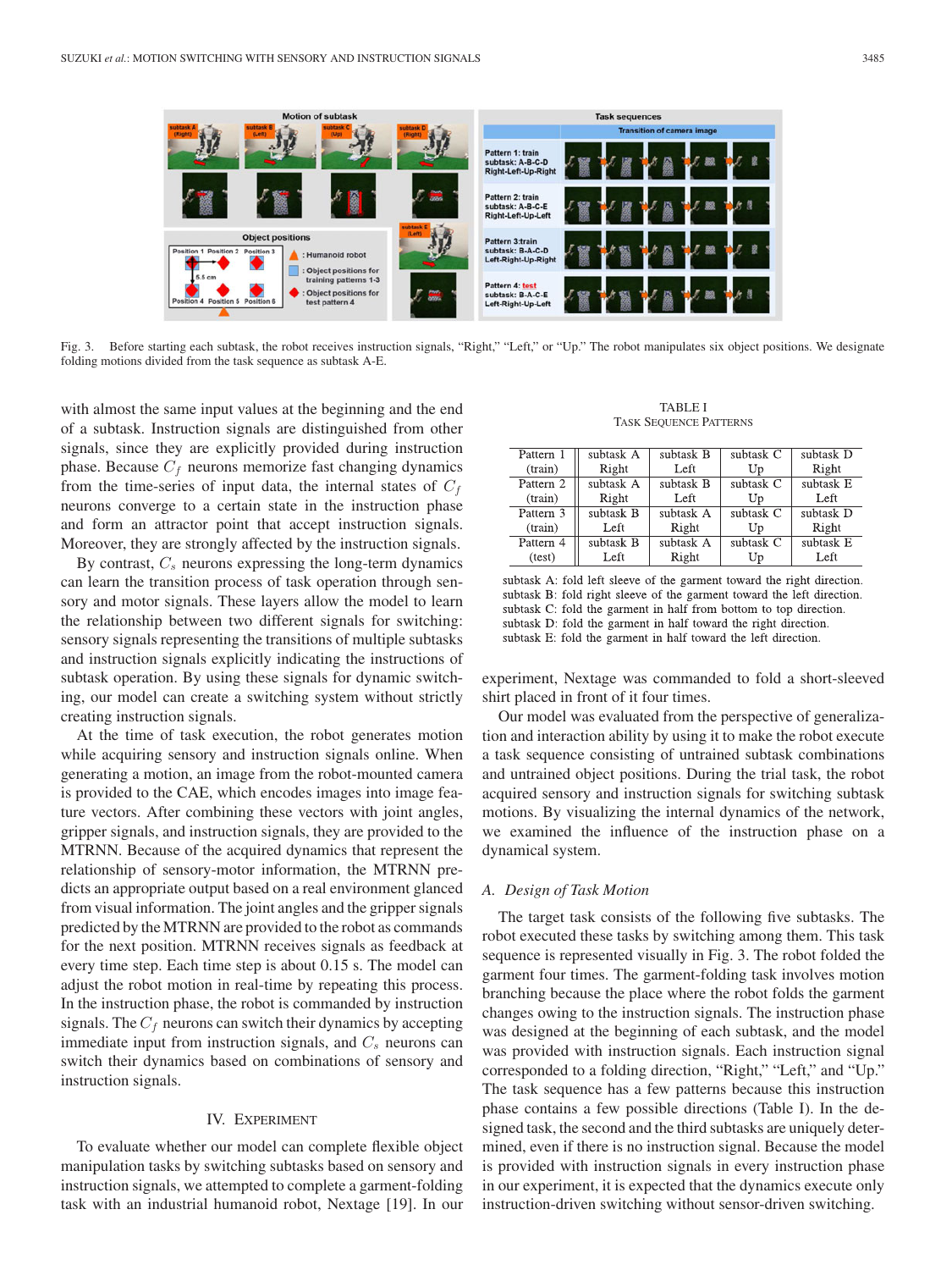Because the subtask represented by the instruction signal changes depending on the situation, to complete the target task, the robot must appropriately switch among subtasks based on both sensory and instruction signals. Instruction signals are not designed individually for each subtask. They contain an abstract instruction about folding direction. Therefore, in few cases, it is not possible to specify the subtask using instruction signals only. For example, in our experiment, the subtask behavior indicated by the instruction signals "Right" of subtask A and subtask D is different. Therefore, depending on the task progress, the robot is required to perform sensory- and instruction-driven switching.

The purpose of this experiment is to verify whether it can switch the subtask at the branching point. We prepared training task sequences as minimum required combination. The only difference between the test pattern 4 and the training pattern 3 is the last subtask, however, these patterns were predicted as different task since training sequences for MTRNN are series of subtasks. It shows that it is possible to extract and combine subtasks without training all patterns of combination of subtasks if test pattern can be executed.

#### *B. Experimental Setup*

We performed the experiments to evaluate the results from two viewpoints, namely, "switching ability" and "generalization ability," as described below. Interaction ability indicates whether sensory and instruction signals can switch the dynamics of the model appropriately. Generalization ability indicates whether our learning-based method can be generalized to any flexible object manipulation task.

*1) Interaction Ability:* After providing instruction signals, if the model can generate untrained task sequences by switching the subtask of the trained task sequence, it can be said that the model can switch among subtasks according to the instruction signals. We trained the model with patterns 1–3, as listed in Table I, as the training task sequences. The robot executed pattern 4 as the test task sequence.

In addition, because three types of instruction signals are used for five types of subtasks in the test sequence (pattern 4,) to combine the subtasks appropriately, it is necessary to integrate sensory and instruction signals. In our experiment, we examine whether the hierarchical structure of the MTRNN can acquire the dynamics that represents sensory and instruction signals for the intended motion switching.

*2) Generalization Ability:* If the model can perform a given task for an untrained object position, it can be said that the model has good generalization ability. When we trained the model, it learned four object positions task for each training task sequence. The test task sequence was generated by placing the object at six positions, including two positions between the trained object positions, as shown in Fig. 3. Hence, we trained our model with 12 patterns (three training patterns  $\times$  four object positions).

# *C. Training and Model Setup*

We trained the proposed model with the training task sequences acquired by operating the robot and using motion capture. After completing the subtask operation, the robot

TABLE II STRUCTURE OF NETWORKS

| Network      | Dims                                                                             |  |  |
|--------------|----------------------------------------------------------------------------------|--|--|
| $CAF*$       | input@3chs - conv@64chs - conv@32chs -                                           |  |  |
|              | $\cos(\omega 16 \text{ch} s - \text{full} \omega 1000 - \text{full} \omega 10 -$ |  |  |
|              | full@1000 - deconv@16chs - deconv@32chs -                                        |  |  |
|              | deconv@64chs - output@3chs                                                       |  |  |
| <b>MTRNN</b> | $IO@27(\tau:1) - Cf@80(\tau:5) - Cs@20(\tau:70)$                                 |  |  |
|              | <i>IO</i> (Joint angles: 12, Grippers: 2,                                        |  |  |
|              | Image features:10, Instruction signals:3)                                        |  |  |
|              |                                                                                  |  |  |

\* all conv and deconv filter are stride 2, padding 1

automatically returns to the position it was in at the beginning of the subtask and subsequently starts the operation of the next subtask. Therefore, the motion of each subtask is slightly different but all subtasks have the same initial and final position. We smoothed the motions operated by humans as a pre-processing step to effectively train the model. Each subtask in the task sequence comprises 152 steps that consist of an instruction phase (20 steps) and a behavior phase (132 steps). The time required to complete the task in approximately 87 s. The training pattern described in our letter is simply a pattern of subtasks. While training the model, we increased the size of the training set by applying data augmentation and added Gaussian noise and color augmentation to increase the robustness of the CAE and provide a sufficient number of training sets to prevent overfitting. In addition, batch normalization was used in the CAE to improve the learning performance.

We set the parameters of the proposed model to learn the acquired training task sequences. The robot has two nonbackdrivable six-DoF arms and grippers. It captures  $112 \times 112$ pxs RGB images by using the mounted-camera (total 37,632 dims). The CAE extracts 10-dimensional image features from the raw images. The values of the instruction signal are [1, 0, 0], [0, 1, 0], [0, 0, 1] for Right, Left, and Up, respectively. Therefore, the MTRNN receives 27-dimensional input and output neurons. Both the CAE and the MTRNN were trained using mean squared error (MSE) along with the optimizer by Adam [20]. The detailed parameters of the CAE and MTRNN are listed in Table II. We searched parameters above by trial-and-error and eventually chose the parameter set that yielded the best results.

#### V. RESULTS AND DISCUSSION

#### *A. Generation of the Garment-Folding Task*

First, we verified the performance of the trained model through online generation. Our model shows some extend of generalization to untrained object positions. We generated untrained sequences for each object position. As an example, the generated untrained pattern sequence (pattern 4) for an untrained object position (position 2) is shown in Fig. 4. In our method, the task performance speed was the same as that of the training sequence because the model needs only forward calculation during online generation. This is promising compared to the model-based method [1], [2] which tends to be slow when processing high-dimensional data.

In this experiment, twenty-four trials were conducted with a range of untrained object positions and the robots never failed.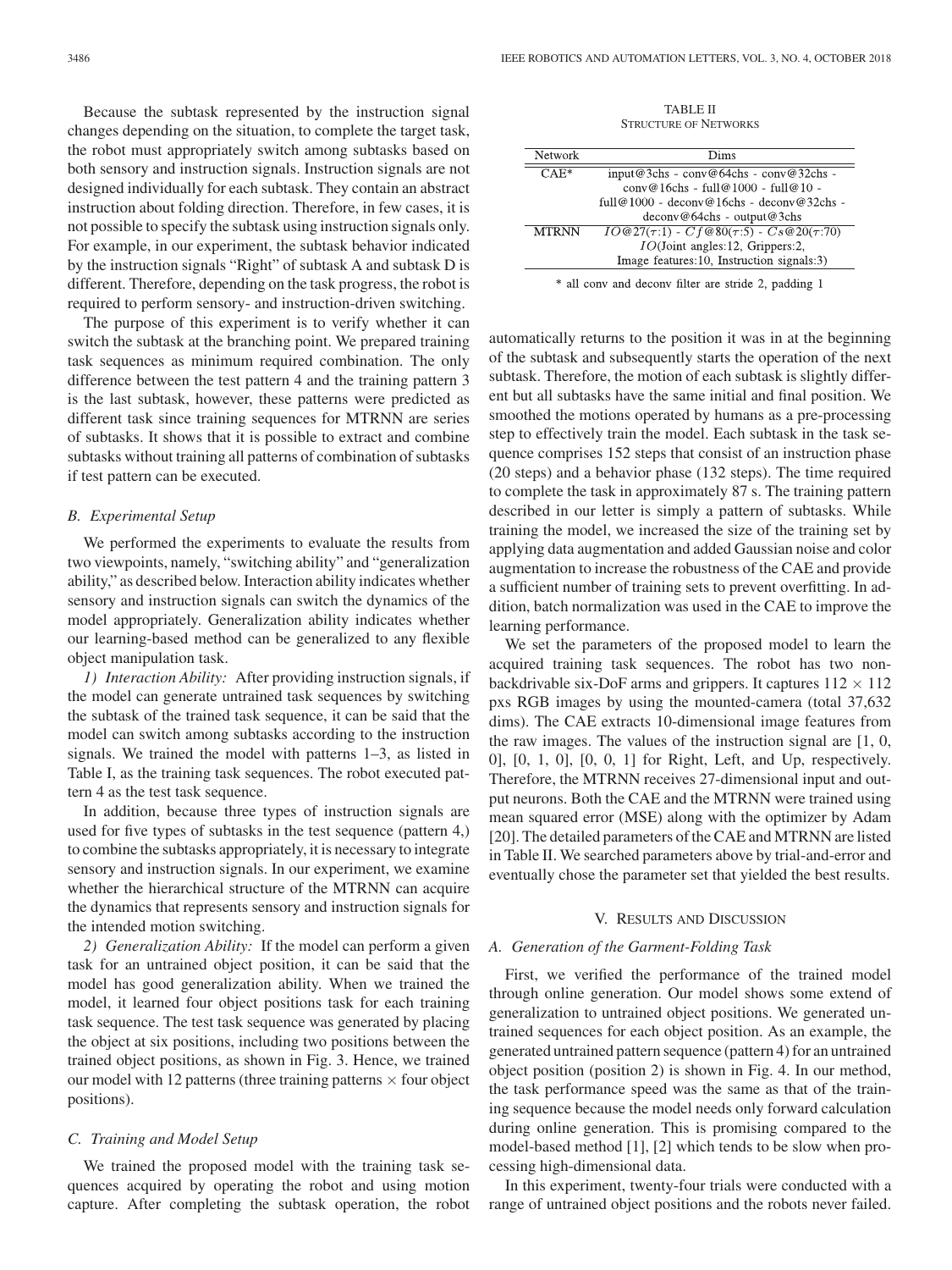

Fig. 4. Generated test sequences (pattern 4, object position 2). The top part of the figure of the generated test sequence shows motor signals of the right arm (a) and left arm (b). The broken lines indicate the generated output values, and the solid lines indicate the correct values. The bottom part indicates the instruction signals provided to the model (c).

This 100% success rate shows that the robot was able to properly change subtask with instruction signals. MSE per joint angle per step averaged over all untrained pattern sequences for untrained object positions was 0.00331. This value corresponds to an 1.63 cm error in the arm-tip position when grabbing the object. Although this is the worst result among all generated sequences, it is almost the same as the correct behavior. Hence, the model can successfully extract subtasks from the training sequences and combine them.

In our experiment, even if the robot fails to perform a given task, it tries to continue the task. This is because the training dataset do not include motions to recover from task failures. However, there are some ways to address this problem in our framework. One way is to train motions that recover failures, such as returning clothes to the original position and resuming the folding motion. One of the advantages of our method is that the model can learn multiple motions without specifically designing new behaviors. However, it is difficult to learn all possible failure examples so there is a limit to the error recovery with the above method. Another solution is to repeat a subtask in the case that the robot cannot grip the object because, in this scenario, the state of the object is almost the same as it was before the task was attempted. The internal state of  $C_f$  neurons returns to the attractor point and the sensory signals are almost unchanged. Thus, the robot can repeat subtask by providing the instruction signals again.

As mentioned above, the learning-based approach is effective for object manipulation tasks, which are difficult to design. However, we need to increase the training dataset for generalization performance over a wider range.

# *B. Switching Subtask Dynamics by Instruction Signals*

To confirm the interaction ability of our model, we conducted principal component analysis (PCA) on the internal state of the  $C_f$  neurons of the MTRNN (Fig. 5). We visualized the average trajectory of the untrained sequences (pattern 4) by projecting them onto the space spanned by the first and second the principal



Fig. 5. Average trajectory of the internal state of  $C_f$  neurons. The gray space indicates the instruction phase. The crosses indicate the time at which provision of the instruction signals is initiated.

components (PCs). Their contribution ratios were 40.3% and 24.5%, respectively.

The dynamics of the subtasks was formed as a trajectory attractor with branch points in the lower layer. After the instruction signals were provided, the dynamics of each subtask transitioned to the behavior phase. Finally, all dynamics converged on the state that represented the instruction phase. This indicates that point attractors consistent with the internal state of the trajectory attractor of each subtask were formed as intended. Therefore the model can handle motion branching based on instruction-driven switching.

Manipulation of the trajectory attractor embedded in the dynamical systems through the sensory-motor experiment with a point attractor is possibly applicable to more complex tasks. In this experiment, only one switching phase was designed, but it is possible to design multiple point attractors by adding additional switching phases. Moreover, more complex instruction signals such as word vectors can possibly be accepted. The results showed that it is possible to explicitly express a complicated task as a combination of simple motion primitives by designing the robot motion as multiple trajectory attractors in dynamical systems.

#### *C. Integration of Sensory and Instruction Signals*

To confirm whether the proposed model learns the transition of task sequences and to check whether it can combine sensory and instruction signals, we continuously visualized the average value of the internal states of the context layers  $(C_f$  and  $C_s$ neurons) for each subtask.

Although the model acquired interaction ability, the  $C_f$ neurons did not learn the relationships between sensory and instruction signals. The left part of Fig. 6 shows the average value of the internal states of the  $C_f$  neurons. Each point represents a subtask of an untrained sequence for all object positions. These points were projected onto the same space as that shown in Fig. 5. Regardless of the object position or shape, three clusters corresponding to the instruction signals can be seen in the space. Here subtasks B and E are clustered in the same space despite being related to different motions. This means that the information